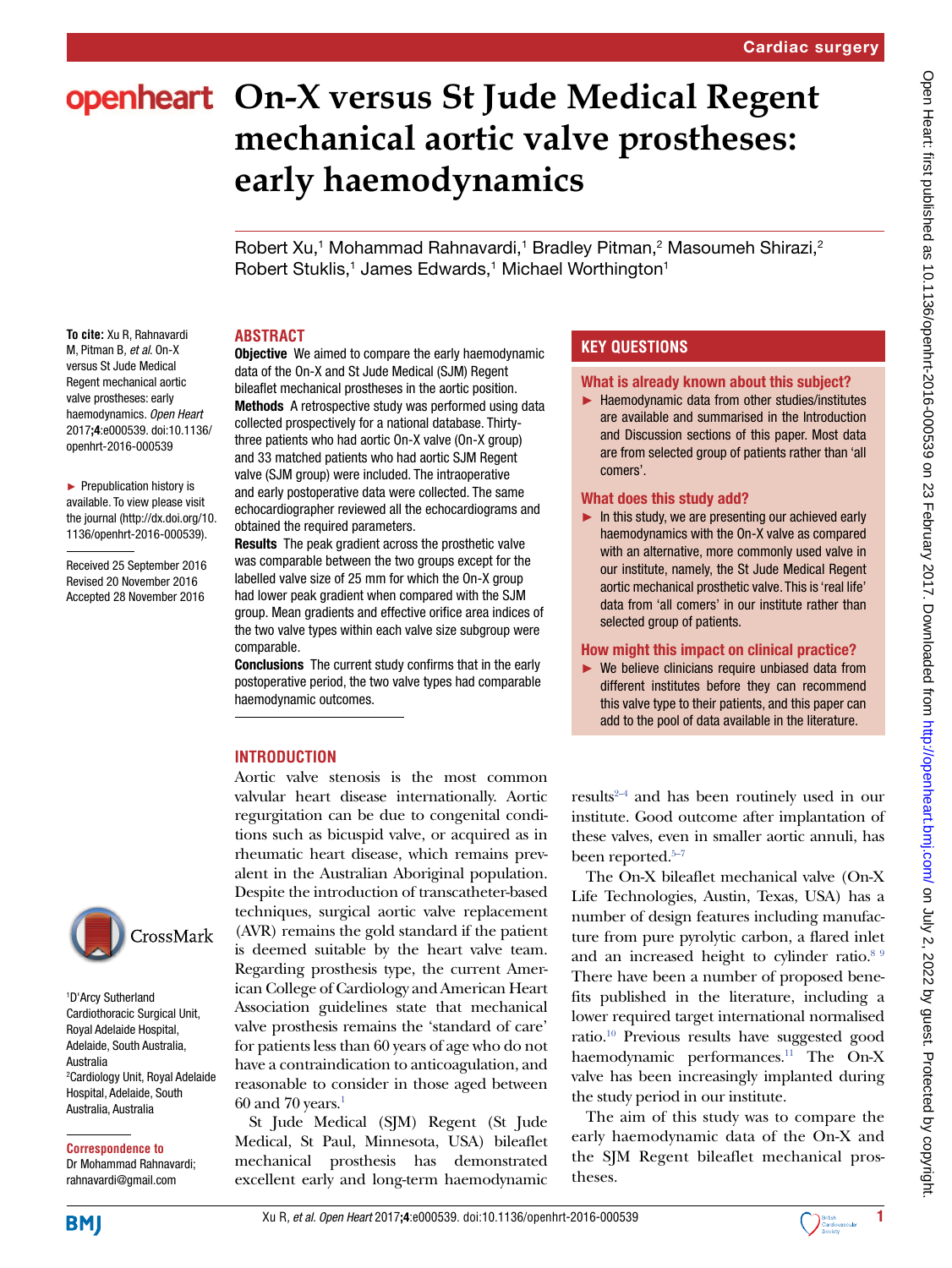# **METHODS**

A retrospective study was performed using data collected prospectively for a national database. All patients with mechanical AVR through standard median sternotomy in our institute were reviewed. Between February 2011 and June 2015, 403 patients had bioprosthetic AVR and 86 had mechanical AVR. The operating surgeons were deciding on the choice of mechanical valves, and all surgeons were implanting either of the two valves. There was no institutional policy on the choice of valve. However, there was a tendency for using more SJM Regent valves in smaller aortic annuli by some surgeons. Thirty-three patients had AVR using an On-X mechanical valve (On-X group) and were included in this study. Thirty-three age-matched and body surface area (BSA)-matched patients who had AVR using SJM Regent mechanical aortic valve (SJM group) during the same time period were included as the control group. Baseline characteristics were collected for each group ([table](#page-1-0) 1). The intraoperative data and early postoperative data were collected using the national database as well as the patient records.

# **Echocardiographic measurements**

All patients had preoperative transthoracic echocardiogram and early postoperative echocardiogram within 2 weeks after operation. Echocardiographic views with two-dimensional cineloops, M-Mode and color Doppler were obtained. The same echocardiographer reviewed all the echocardiograms and obtained the required parameters following the guidelines of the American Society of Echocardiography[.12](#page-4-6) Measurements were performed offline using Philips Xcelera software (Amsterdam, the Netherlands). Peak pressure gradient was calculated using the maximum systolic trans-prosthetic flow velocity in the simplified Bernoulli equation,  $4 \times (Vmax)^2$  formula. Mean pressure gradient was calculated from area under the curve of the systolic trans-prosthetic flow spectrum, the  $4 \times (\sum V1 + V2...+Vn)^2$ formula. Effective orifice area (EOA) was calculated with continuity equation,  $\Pi r^2 \times LVOT/max$  formula, where LVOT stands for left ventricular outflow tract. The EOA was then indexed per BSA. Cross-sectional area was calculated with  $\Pi$ r<sup>2</sup> formula. The diameter of the LVOT was measured independently using the left parasternal long axis views.

# **Operative information**

All procedures were performed through median sternotomy. Normothermic cardiopulmonary bypass (CPB) was used for all surgeries unless prolonged concomitant procedures were required. Myocardial protection was performed using intermittent cold blood cardioplegia solution. All valves were implanted in the supranular position. Transesophageal echocardiography was routinely performed before separation from CPB to examine valve function, to exclude paravalvular leak and to assist in deairing of the heart.

<span id="page-1-0"></span>

| Patient demographics and preoperative data<br>Table 1              |                            |                                                      |         |  |  |  |  |  |  |
|--------------------------------------------------------------------|----------------------------|------------------------------------------------------|---------|--|--|--|--|--|--|
|                                                                    | On-X group, group,<br>n=33 | <b>St Jude</b><br>Medical<br>Regent<br>valve<br>n=33 | p Value |  |  |  |  |  |  |
| Female, n (%)                                                      | 6(18.2)                    | 9(27.3)                                              | 0.279   |  |  |  |  |  |  |
| Age, years (SD)                                                    | 50.4 (14.3)                | 55.3(7.5)                                            | 0.216   |  |  |  |  |  |  |
| Body surface area, m <sup>2</sup><br>(SD)                          | 2.0(0.3)                   | 2.0(0.3)                                             | 0.200   |  |  |  |  |  |  |
| Diabetes, n (%)                                                    | 4(12.1)                    | 15 (45.5)                                            | 0.003   |  |  |  |  |  |  |
| Hypertension, n (%)                                                | 13 (39.4)                  | 22(66.7)                                             | 0.028   |  |  |  |  |  |  |
| Hyperlipidaemia, n (%)                                             | 10 (30.3)                  | 18 (54.5)                                            | 0.048   |  |  |  |  |  |  |
| Renal failure requiring<br>dialysis, n (%)                         | 0(0)                       | 1(3.0)                                               | 0.317   |  |  |  |  |  |  |
| Peripheral vascular<br>disease, n (%)                              |                            |                                                      |         |  |  |  |  |  |  |
| <b>Chronic obstructive</b><br>pulmonary disease, n<br>$(\% )$      | 4(12.1)                    | 7(21.2)                                              | 0.325   |  |  |  |  |  |  |
| Cerebrovascular<br>accident, n (%)                                 | 1(3.0)                     | 0(0)                                                 | 0.317   |  |  |  |  |  |  |
| Coronary artery disease, 7 (21.2)<br>$n$ (%)                       |                            | 12 (36.4)                                            | 0.174   |  |  |  |  |  |  |
| NYHA class, n (%)                                                  |                            |                                                      | 0.128   |  |  |  |  |  |  |
| NYHA <sub>1</sub>                                                  | 1(3.0)                     | 0(0)                                                 |         |  |  |  |  |  |  |
| NYHA 2                                                             | 16 (48.5)                  | 11 (33.3)                                            |         |  |  |  |  |  |  |
| <b>NYHA 3</b>                                                      | 14 (42.4)                  | 19 (57.6)                                            |         |  |  |  |  |  |  |
| NYHA 4                                                             | 2(6.1)                     | 3(9.1)                                               |         |  |  |  |  |  |  |
| Peak gradient, mm Hg<br>$(SD)^*$                                   | 82.8 (26.1)                | 78.2 (18.9)                                          | 0.637   |  |  |  |  |  |  |
| Mean gradient, mm Hg<br>$(SD)^*$                                   | 56.9 (16.5)                | 47.5 (10.9)                                          | 0.159   |  |  |  |  |  |  |
| Aortic valve area, m <sup>2</sup><br>$(SD)^*$                      | 0.80(0.26)                 | 0.85(0.15)                                           | 0.975   |  |  |  |  |  |  |
| Reduced left ventricular<br>ejection fraction (<50%),<br>$n$ (%)   | 3(9.1)                     | 5(15.1)                                              | 0.319   |  |  |  |  |  |  |
| Valve lesion, n (%)                                                |                            |                                                      | 0.317   |  |  |  |  |  |  |
| Aortic stenosis                                                    | 13 (39.4)                  | 17 (56.7)                                            |         |  |  |  |  |  |  |
| Aortic regurgitation                                               | 15 (45.5)                  | 11(36.7)                                             |         |  |  |  |  |  |  |
| Mixed disease                                                      | 5 (15.2)                   | 2(6.7)                                               |         |  |  |  |  |  |  |
| *Patients with isolated gortic requirection are evoluded from this |                            |                                                      |         |  |  |  |  |  |  |

\*Patients with isolated aortic regurgitation are excluded from this calculation.

Significant p values are highlighted.

NYHA, New York Heart Association.

# **Statistical analysis**

Numerical variables are presented as mean±SD if the distribution was parametric. Median and range were used to present numerical variables with non-parametric distribution. Categorical variables are presented as percentages. Non-parametric Mann-Whitney U test was used to test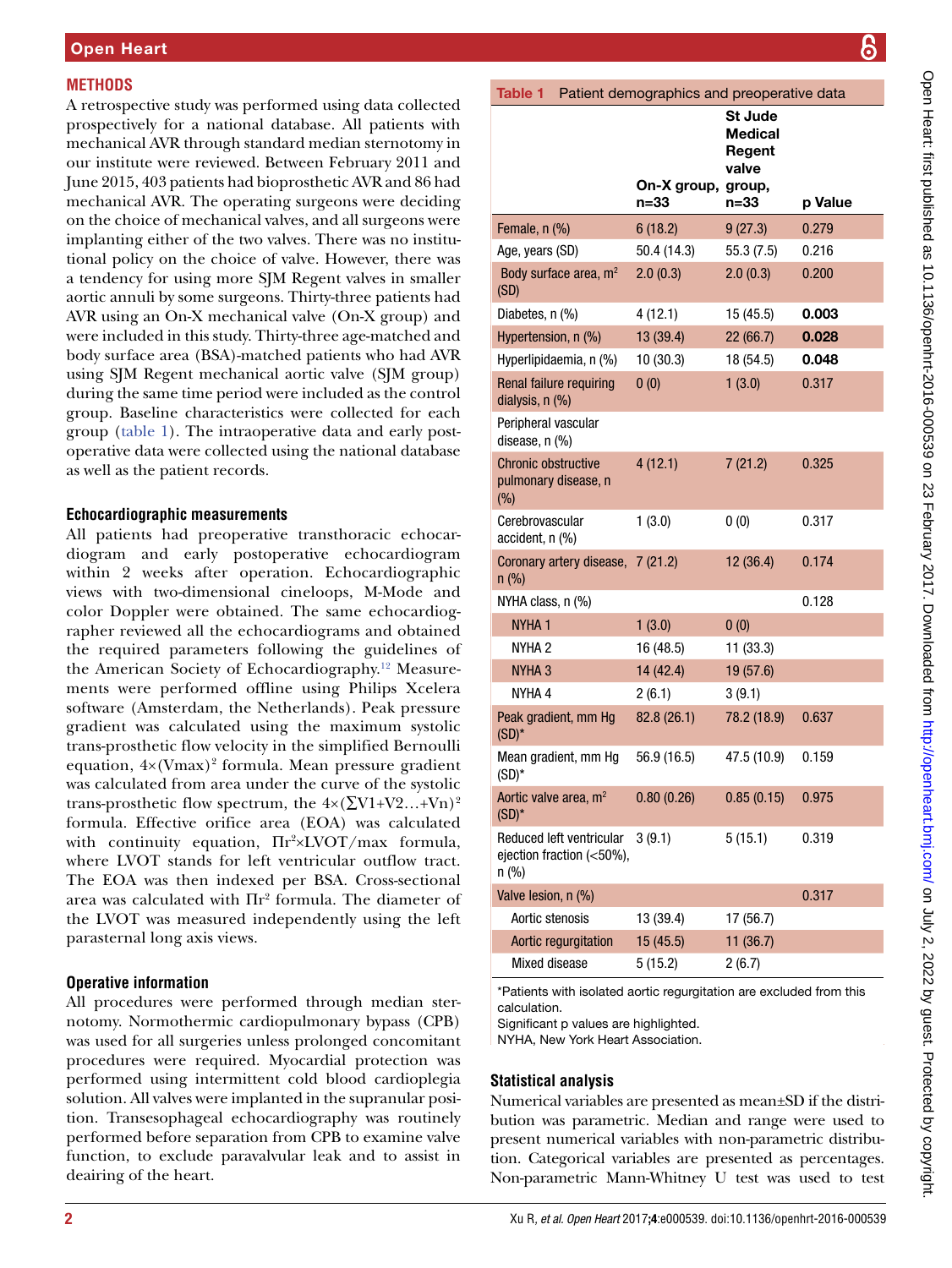|                                                 | On-X<br>group,<br>n=33 | <b>St Jude</b><br><b>Medical valve</b><br>group,<br>n=33 | p Value |                                 |
|-------------------------------------------------|------------------------|----------------------------------------------------------|---------|---------------------------------|
| Operation, n (%)                                |                        |                                                          | 0.097   | $10 -$                          |
| <b>Isolated AVR</b>                             | 19 (57.6)              | 17(51.5)                                                 |         |                                 |
| $AVR + CABG$                                    | 3(9.1)                 | 10(30.3)                                                 |         |                                 |
| AVR+Mitral valve<br>surgery                     | 4(12.1)                | 5(15.2)                                                  |         | Number of patients              |
| <b>Redo AVR</b>                                 | 3(9.1)                 | 0(0)                                                     |         | $5-$                            |
| $AVR+2$ other valvular<br>surgeries             | 2(6.1)                 | 1(3.0)                                                   |         |                                 |
| $AVR+$ another cardiac<br>operation             | 2(6.1)                 | 0(0)                                                     |         |                                 |
| Cardiopulmonary bypass<br>time, median (range)* | 76.0<br>$(33 - 127)$   | 72.0 (36-141)                                            | 0.824   | 0                               |
| Cross clamp time, median<br>$(range)^{*}$       | 61.0<br>$(27 - 104)$   | $57.0(27-112)$                                           | 0.975   | <b>Figure 1</b><br>types for ea |
|                                                 |                        |                                                          |         |                                 |

\*In patients with isolated AVR only.

<span id="page-2-0"></span>Table 2 Intraoperative data

AVR, aortic valve replacement; CABG, coronary artery bypass grafting.

numerical variables. The  $\chi^2$  test or Fisher's exact test was used to test categorical variables. Statistical significance was assumed at p≤0.05. The IBM SPSS Statistics (Chicago, Illinois, USA) was used to perform statistical analyses.

## **RESULTS**

Patients were matched for age and BSA. The frequencies of diabetes, hypertension and hyperlipidaemia were significantly higher in the SJM group than in the On-X group. However, the two groups were comparable in preoperative dyspnoea symptom and their aortic valve haemodynamics ([table](#page-1-0) 1). More than 50% of patients had isolated AVR, and the rest had AVR combined with other procedures. In patients with isolated AVR, the cross clamp and the CPB times were not significantly different between the two groups [\(table](#page-2-0) 2). Labelled valve sizes 19 to 27 mm were used in each group [\(figure](#page-2-1) 1).

## **Early postoperative haemodynamic results**

The subgroups of each valve size within the On-X and SJM groups were compared in terms of their early postoperative prosthetic aortic valve haemodynamics [\(table](#page-3-0) 3). The peak gradient across the prosthetic valve was significantly higher in the SJM group than in the On-X group for the labelled valve size 25 mm. The same comparison for other valve sizes did not show any significant difference [\(table](#page-3-0) 3). Mean gradients of the two valve types within each valve size subgroup were comparable ([figure](#page-3-1) 2). Similarly, there were no significant differences in the effective orifice area indices within each valve size between the two groups of this study ([table](#page-3-0) 3).



<span id="page-2-1"></span>istribution of patients between the two valve ch labelled valve size. SJM, St Jude Medical.

## **DISCUSSION**

The current study was designed to assess the early haemodynamic characteristics of the On-X valve as compared with another bileaflet aortic mechanical valve, namely, the SJM Regent aortic mechanical prosthetic valve. The two groups were matched for age and BSA. The haemodynamic data were not significantly different between the two groups. Similar results were reported from another centre, comparing the SJM Masters HP valve and the On-X valve.[13](#page-4-7) Another study suggested satisfactory early haemodynamic measurements of the On-X valve as compared with the literature values for the SJM prosthesis[.14](#page-4-8) A statistically significant lower peak gradient was observed after implantation of size 25 mm On-X valve compared with that of the same size SJM Regent valve. The same difference was not observed in other haemodynamic indices or between other smaller or larger valve sizes and is likely related to a small sample size not powered enough for such a comparison.

The SJM Regent valve has been the standard valve in use at our institute prior to introduction of the On-X aortic prosthesis. These valves are shown to provide excellent early<sup>[2](#page-4-1)</sup> and long-term<sup>[3](#page-4-9)</sup> haemodynamic results with stable haemodynamics in the first year after implantation.<sup>[4](#page-4-10)</sup> It has a higher orifice to annulus ratio than predecessor valves such as the SJM Masters HP, yet the suggestion for its use in small aortic roots[.6](#page-4-11) The 19 mm SJM Regent has been shown to have a larger effective orifice area than a 19 mm On-X valve.[15](#page-4-12) In our limited number of patients, the two valves showed similar haemodynamics, although there was a tendency for using more SJM Regent valves in smaller sized roots by some surgeons in our unit.

The On-X mechanical aortic valve has displayed a number of potential benefits, including low adverse clinical event rates including thromboembolism at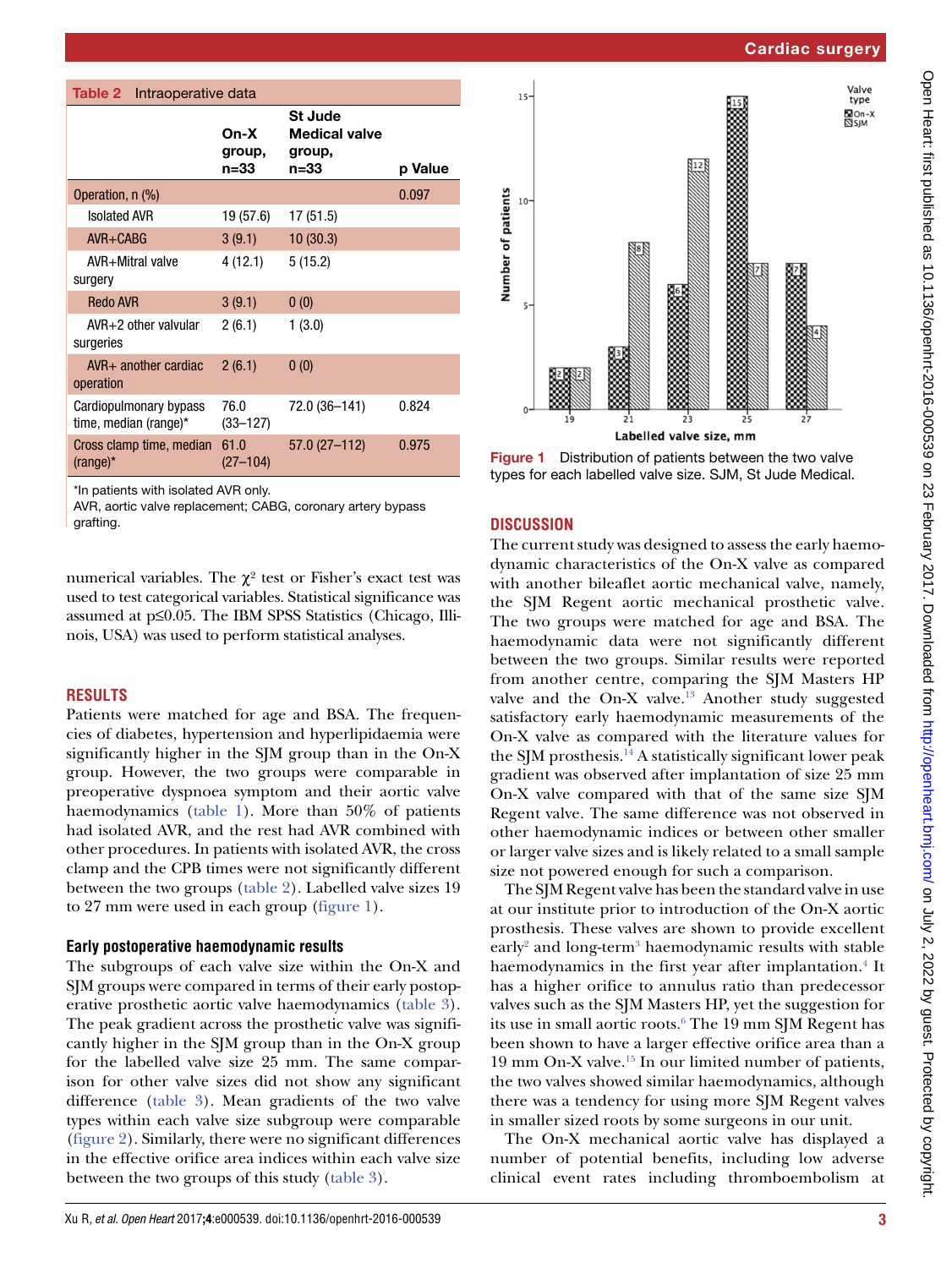<span id="page-3-0"></span>

| Table 3<br>Early postoperative echocardiogram parameters, mean (SD) |                 |               |                 |               |                 |                |                    |               |                 |               |                  |                |
|---------------------------------------------------------------------|-----------------|---------------|-----------------|---------------|-----------------|----------------|--------------------|---------------|-----------------|---------------|------------------|----------------|
|                                                                     | $19 \text{ mm}$ |               | $21 \text{ mm}$ |               | $23 \text{ mm}$ |                | $25 \, \text{mm}$  |               | $27 \text{ mm}$ |               | <b>Total</b>     |                |
|                                                                     | On-<br>$X, n=2$ | SJM.<br>$n=2$ | $On-X$<br>$n=3$ | SJM,<br>$n=8$ | $On-X$<br>$n=6$ | SJM,<br>$n=12$ | $On-X$<br>$n = 15$ | SJM,<br>$n=7$ | $On-X$<br>$n=7$ | SJM.<br>$n=4$ | $On-X$<br>$n=33$ | SJM,<br>$n=33$ |
| Peak gradient, mm Hg                                                | 32.2<br>(7.4)   | 34.5<br>(0.7) | 21.9<br>(6.6)   | 27.5<br>(6.9) | 29.9<br>(6.9)   | 24.9(5.9)      | $19.1 (4.9)^*$     | $25.1(6.4)$ * | 22.1<br>(6.4)   | 21.0(5.5)     | 22.7(7.2)        | 25.7(6.4)      |
| Mean gradient, mm Hg                                                | 18.5<br>(0.7)   | 19.0<br>(1.4) | 11.6<br>(2.5)   | 14.6<br>(4.4) | 16.2<br>(3.6)   | 13.2(3.7)      | 10.7(3.5)          | 13.0(4.5)     | 12.1<br>(4.6)   | 11.7(1.3)     | 12.6(4.3)        | 13.7(3.9)      |
| Effective orifice area, $cm2$ +                                     |                 |               | 1.8<br>(0.2)    | 1.6<br>(0.3)  | 1.9<br>(0.4)    | 1.9(0.2)       | 2.3(0.6)           | 2.3(0.5)      | 2.5<br>(0.5)    | 2.3(0.5)      | 2.2(0.6)         | 1.9(0.5)       |
| Effective orifice area<br>index, $\text{cm}^2 \text{ m}^{-2}$       | t               |               | 1.1<br>(0.2)    | 0.85<br>(0.2) | 0.97<br>(0.2)   | 0.98(0.1)      | 1.2(0.4)           | 0.96(0.1)     | 1.2<br>(0.3)    | 1.0(0.2)      | 1.1(0.3)         | 0.97(0.2)      |

\* p=0.04, Mann-Whitney U test comparing the peak gradient between the ONX and SJM patients with a 25 mm valve size. †Data not available.

SJM, St Jude Medical.

short-, intermediate- and longer-term follow-up. $16-21$ A multicentric, prospective, non-randomised study was conducted in 11 European centres including 184 patients with On-X aortic prosthesis. Echocardiographic measurements of aortic peak pressure gradient, mean pressure gradient and EOA were 15.9±4.8 mm Hg,  $8.3\pm2.9$  mm Hg and  $1.53\pm0.26$  cm<sup>2</sup> for 19 mm valves  $(n=13)$ ; 14.7±6.6 mm Hg, 7.8±3.4 mm Hg and 2.01±0.48 cm2 for 21 mm valves (n=22); 12.3±6.2 mm Hg, 6.6 $\pm$ 3.2 mm Hg and 2.31 $\pm$ 0.79 cm<sup>2</sup> for 23 mm valves (n=55); and 9.3±5.1 mm Hg, 4.7±2.8 mm Hg and



<span id="page-3-1"></span>Figure 2 Early mean gradient for each valve type within each labelled valve size. SJM, St Jude Medical.

## **LIMITATIONS**

thetic valves.

This study is limited by its relatively small sample size especially in each valve size category and its retrospective design. To minimise the effects of these limitations, we matched the two groups based on age and BSA. Furthermore, for the purpose of this study, the echocardiographic data are obtained by the same echocardiographer reviewing the archive of the echocardiograms of all patients included in this study.

 $2.75\pm0.75$  cm<sup>2</sup> for 25 mm valves (n=47), respectively.<sup>[22](#page-4-14)</sup> The early postoperative haemodynamic results of the On-X group of our study was worse than the results expected as per the company charts<sup>8</sup> and some previous reports[.11 16 22](#page-4-5) The difference in patient population and inclusion of patients with a mix of valvular heart disease may explain the discrepancy between our results and some other studies. Nevertheless, our results represent a 'real-life' single-institute experience with these pros-

#### **CONCLUSION**

Our study confirms that in the early postoperative period, the two valve types had comparable haemodynamic outcomes. Further prospective randomised trials are required to validate the findings of the current study.

Funding Royal Adelaide Hospital paid the publication fee.

Competing interests None declared.

Competing interests Local ethics committee approved this study.

Provenance and peer review Not commissioned; externally peer reviewed.

Data sharing statement The SPSS datasheet is available.

**Open Access** This is an Open Access article distributed in accordance with the Creative Commons Attribution Non Commercial (CC BY-NC 4.0) license, which permits others to distribute, remix, adapt, build upon this work non-commercially, and license their derivative works on different terms, provided the original work